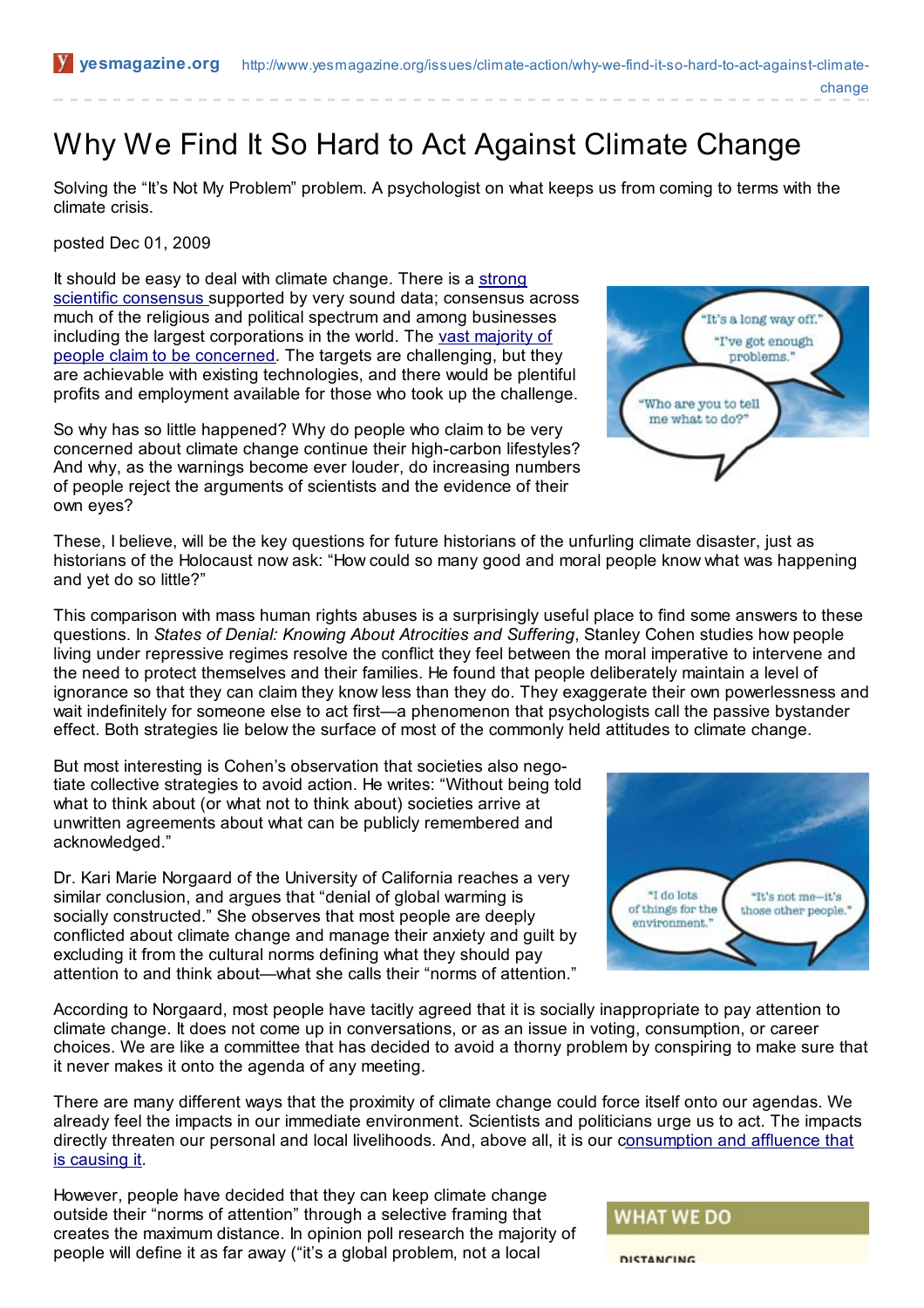problem") or far in the future ("it's a huge problem for future generations"). They embrace the tiny cluster of skeptics as evidence that "it's only a theory," and that "there is still a debate." And they strategically shift the causes as far away as possible: "I'm not the problem—it's the Chinese/rich people/corporations." Here in Europe we routinely blame the Americans.

In all of these examples, people have selected, isolated, and then exaggerated the aspects of climate change that best enable their detachment. And, ironically, focus-group research suggests that people are able to create the most distance when climate change is categorized as an "environmental" problem.

If we take a step back we can see that the impacts of climate change are so wide-ranging that it could equally well be defined as a major economic, military, agricultural, or social rights issue. But its causes (mainly pollution from burning fossil fuels) led it to be bundled with the global "environmental" issues during the United Nations Conference on Environment and Development in 1992. From that point on it has been dealt with by environment ministers and environment departments, and talked about in the media by environmental reporters.

The issue was then championed by environmental campaigners who stamped it indelibly with the images of global wildlife and language of self abnegation that spoke to their own concerns. The current messaging of climate change—the polar bears, burning forests, calls to "live simply so others may simply live" and ''go green to save the planet"—has been filtered through a minority ideology and worldview.

Thus, within a few years, the issue had been burdened with a set of associations and metaphors that allowed the general public to exclude it from their primary concerns ("I'm not an environmentalist"), as could senior politicians ("environment is important but jobs and defense are my priority").

Progressive civil society organizations also avoided the issue because of its environmental connotations. Two years ago I challenged a senior campaigner with Amnesty International, the world's largest human rights organization, to explain why Amnesty did not mention climate change anywhere on its website. He agreed that it is an important issue but felt that Amnesty "doesn't really do environmental issues." In other words it was outside their "norms of attention."

Far more aggressive responses that stigmatize environmentalists create further distance. In a 2007 interview, Michael O'Leary, CEO of Ryan Air, the world's largest budget airline, said:

> *"The environmentalists are like the peace nutters in the 1970s. You can't change the world by putting on a pair of dungarees or sandals. I listen to all this drivel about turning down the central heating, going back to candles, returning to the dark ages. It just panders to your middle-class, middle-aged angst and guilt. It is just another way of stealing things from hardpressed consumers."*

O'Leary's diatribe—which could be echoed by any number of rightwing commentators in the United States—plays further on the cultural

#### UIJIMITUITU

- "It's a long way off."
- "The scientists still haven't made up their minds."
- "It's not illegal yet."
- "This isn't the really important issue."

"I already do lots of things for the environment."

### **FALSE POSITIVITY**

"Call in the eggheads. They'll fire mirrors into space or something."

- "The markets will sort it out."
- "Haven't they solved it already?"
- "Warming-sounds lovely. Bring it on."

#### **REACTIVE DENIAL AND PROJECTION**

- "Aaaargh, I've got enough problems!"
- "Don't take away my toys."
- "Who are you to tell me what to do, you lentil-crunching weirdo?"
- "It's not me. It's those other people ... (rich/poor/the Chinese)"

## **WHY WE DO IT**

| Our response is strongest<br>to threats that are: | Climate<br>Change is:                              |
|---------------------------------------------------|----------------------------------------------------|
| Visible                                           | Invisible                                          |
| With historical precedent                         | Unprecedented                                      |
| Immediate                                         | Drawn out                                          |
| With simple causality                             | A result of complex causes                         |
| Caused by another "tribe"                         | Caused by all of us                                |
| Direct personal impacts                           | Unpredictable and has<br>indirect personal impacts |

# **WHAT TO DO ABOUT IT**

We recognize that information alone cannot produce change.

We openly recognize the tendency to denial.

We encourage emotional responses and "whistleblowers."

We develop a culture of engagement that is visible, immediate, and urgent.

As individuals, we act with integrity and clarity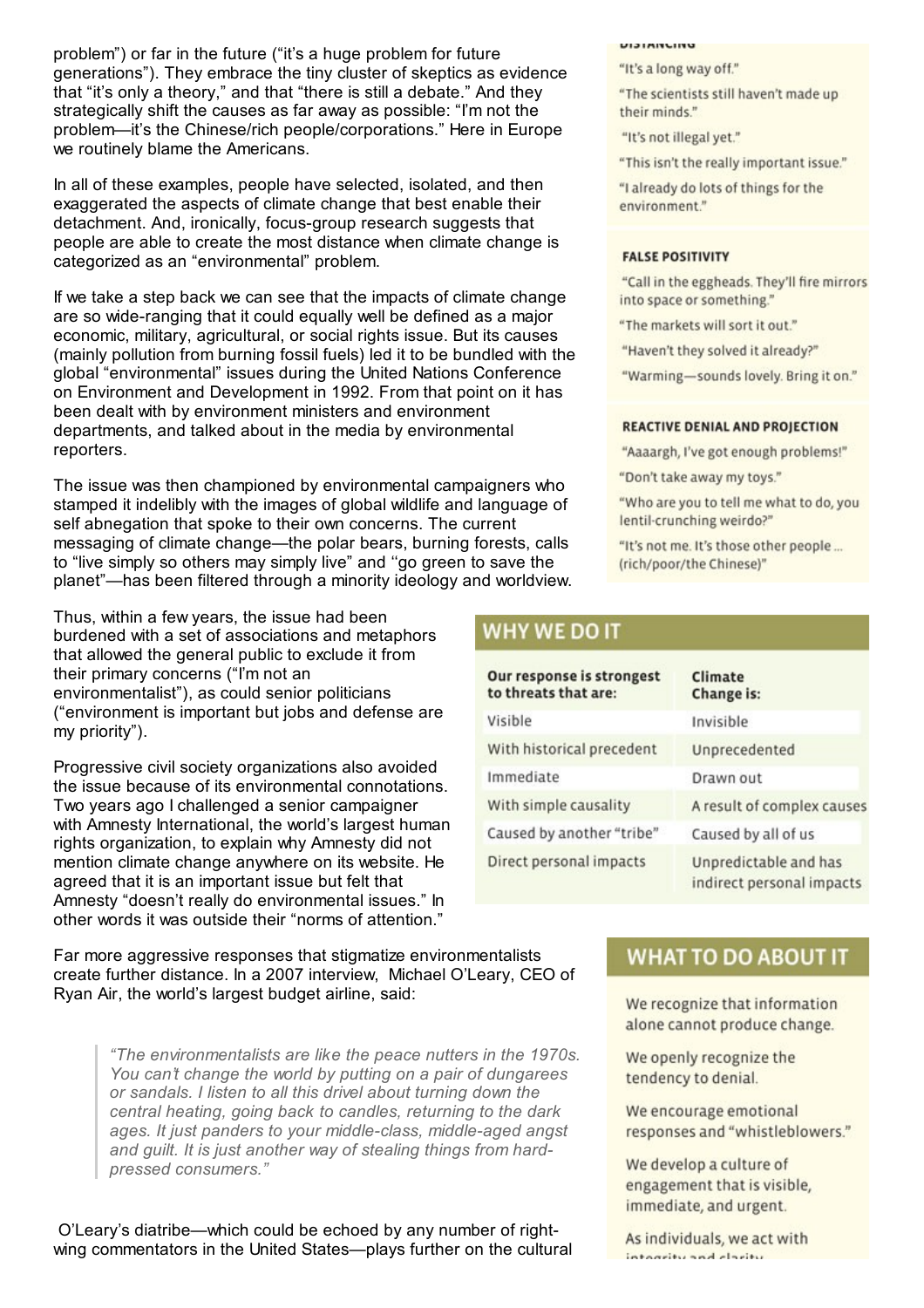integrity and clarity. norms theme. By defining climate change as an environmental issue that can be placed firmly in the domain of self-righteous killjoys who want to take away working people's hard-earned luxuries, his message is clear: "People like us don't believe this rubbish."

But, as is so often the case with climate change, O'Leary is speaking to far more complex metaphors about freedom and choice. Climate change is invariably presented as an overwhelming threat requiring unprecedented restraint, sacrifice, and government intervention. The metaphors it invokes are poisonous to people who feel rewarded by free market capitalism and distrust government interference. It is hardly surprising that an October 2008 [American](http://www.ecoamerica.org/docs/ecoAmerica_ACVS_Summary.pdf) Climate Values Survey showed that three times more Republicans than Democrats believe that "too much fuss is made about global warming." Another poll by the Canadian firm Haddock [Research](http://www.haddock-research.com/) showed half of Republicans refuse to believe that it is caused by humans.

This political polarization is occurring across the developed world and is a worrying trend. If a disbelief in climate change becomes a mark of someone's political identity, it is far more likely to be shared between people who know and trust each other, becoming ever more entrenched and resistant to external argument.

This being said, climate change is a fast-moving field. Increasingly severe climate impacts will reinforce the theoretical warnings of scientists with far more tangible and immediate evidence. And looking back at history there are plentiful examples of times when public attitudes have changed suddenly in the wake of traumatic events—as with the U.S. entry into both world wars.

### [CLIMATE](http://www.yesmagazine.org/issues/climate-action/climate-hero-rev.-canon-sally-bingham) HERO

Rev. Sally Bingham, founder of the Regeneration Project, helps places of worship get greener and more energy-efficient. [Read](http://www.yesmagazine.org/issues/climate-action/climate-hero-rev.-canon-sally-bingham) more.

In the meantime there is an urgent need to increase both the level and quality of public engagement. To date most information has either been in the form of very dry top-down presentations and reports by experts or emotive, apocalyptic warnings by campaign groups and the media. The film *An Inconvenient Truth*,



which sat somewhere between the two approaches, reinforced the existing avoidance strategies: that this was a huge and intractable global issue. The film was carried by the charm and authority of Al Gore, but this reliance on powerful celebrities also removes power from individuals who are, let us remember, all too willing to agree that there is no useful role they can play.

It is strange that climate communications seem to be so deeply embedded in this 19th-century public lecture format, especially in America, which leads the world in the study of personal motivation. Al Gore, after all, lost a political campaign against a far less qualified opponent whose advisors really understood the psychology of the American public.

# How people get involved

How can we energize people and prevent them from passively standing by?

We must remember that people will only accept a challenging message if it speaks to their own language and values and comes from a trusted communicator. For every audience these will be different: The language and values of a Lubbock Christian will be very different from those of a Berkeley Liberal. The priority for environmentalists and scientists should be to step back and enable a much wider diversity of voices and speakers.

We must recognize that the most trusted conveyors of new ideas are not experts or celebrities but the people we already know. Enabling [ordinary](http://www.yesmagazine.org/issues/climate-action/annie-leonard-on-life-after-stuff) people to take personal ownership of the issue and talk to each other in their own words is not just the best way to convince people, it is the best way to force climate change back into people's "norms of attention."

And finally we need to recognize that people are best motivated to start a journey by a positive vision of their destination—in this case by understanding the real and [personal](http://www.yesmagazine.org/issues/climate-action/10-ways-to-change-your-life) benefits that could come from a low-carbon world. However, it is not enough to prepare a slide show and glossy report vision that just creates more distance and plays to the dominant prejudice against environmental fantasists. People must see the [necessary](http://www.yesmagazine.org/issues/climate-action/towns-rush-to-make-low-carbon-transition) change being made all around them: buildings in entire neighborhoods being insulated and remodeled, electric cars in the driveway, and everywhere the physical adaptations we need to manage for the new weather conditions. If the U.S. government has one strategy, it should be to create such a ubiquity of visible change that the transition is not just desirable but inevitable. We need to emphasize that this is not